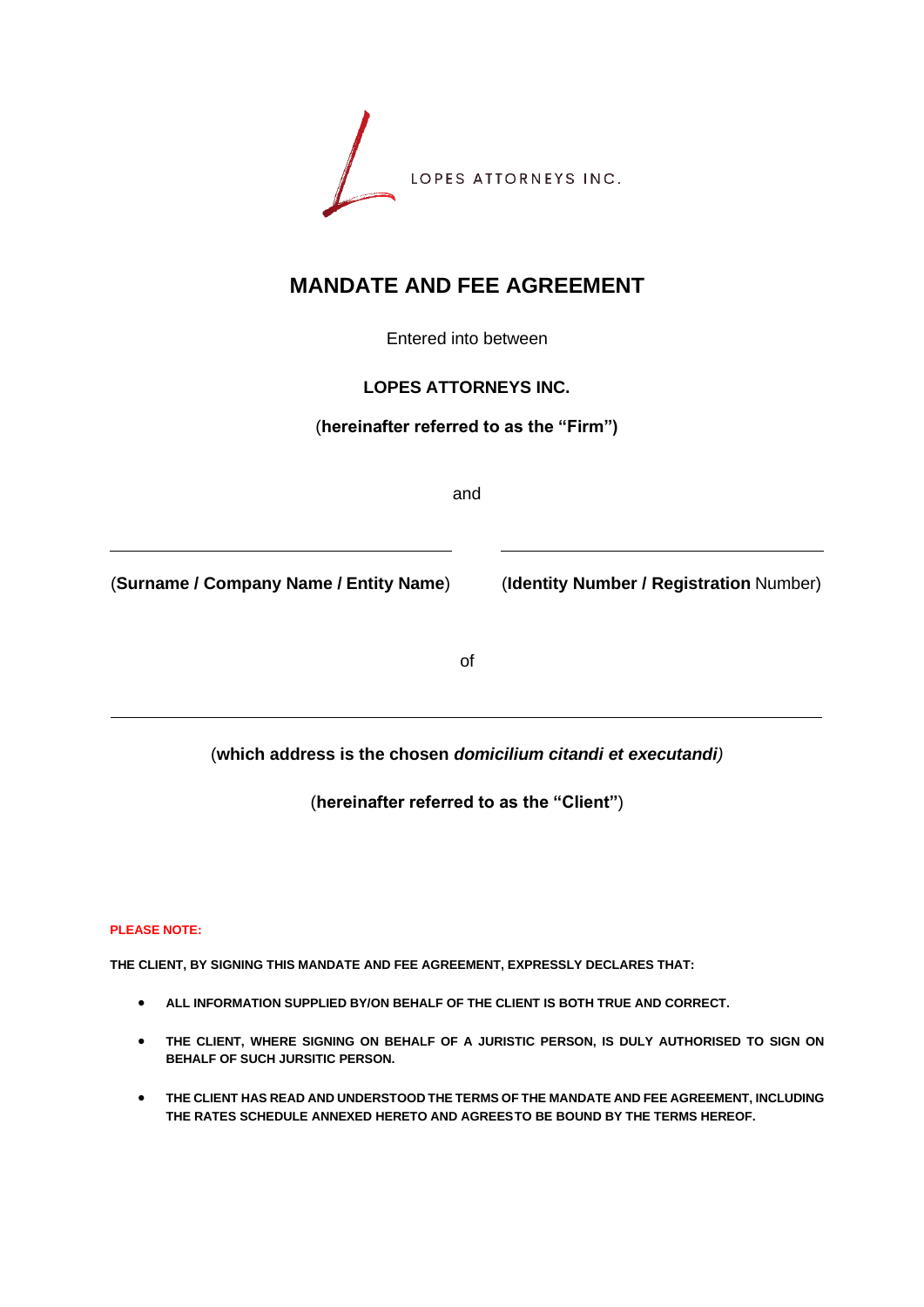#### **1. MANDATE:**

- 1.1 The Client signature hereto constitutes a power of attorney to the Firm to execute the Client's lawful instructions.
- 1.2 The Client takes note and undertakes to pay all accounts rendered by the Firm upon presentation of an account or invoice from the Firm, which account may be delivered to the Client by way of either, per hand, email, or ordinary mail to my chosen *domicilium citandi et executandi* address. Payment of theFirm's invoices are required to be made into the Bank Account nominated by the Firm, as noted on its invoices.
- 1.3 The Client confirms that this mandate constitutes adequate notice to it that in the event of the Firm at any time having insufficient cover for the costs by virtue of the Client having failed to make payment to them, then the Firm reserves the right to withdraw from acting on behalf of the Client in all matters in which they might be acting.
- 1.4 In the event of the Client having monies held on its behalf in trust by the Firm, the Client irrevocably authorizes the Firm to appropriate any such monies for the payment of any fees and/or disbursements due by the Client.
- 1.5 The Client agrees to pay on this, and any other instruction fee, at the internal attorney and own client tariff charged by the Firm, as noted in the Rates Schedule, a copy of which has been provided and explained to the Client. The Client agrees and acknowledges that any disbursement and Advocate's fees do not form part of the fees due to the Firms and will be paid separately.
- 1.6 The Client acknowledges that in case of non-payment by the Client of any amount owing to the Firm, the Firm will have a right of retention over my file and any documents in their possession. The Client hereby indemnifies the Firm in respect of any damages being direct, indirect or consequential, suffered by the Client or any other person as a result of them exercising their right of retention.
- 1.7 The Client expressly takes note of the fact that the Firm's attorney and own client tariffs, are higher than party and party court tariffs, and that the Client may not be able to recover the difference in tariffs from the opposition in the event of a taxation.
- 1.8 The Client takes note that an instruction fee will be charged for the opening of every file, which instruction fee shall cover the administrative costs of opening the file and compliance with mandatory statutory obligations upon the Firm.
- 1.9 The Firm retains copyright of all documents produced by it in performing its mandate.
- 1.10 The Client specifically holds, and will in the future hold, the Firm harmless from any and all damages whatsoever that the Client may suffer as a result of the Firm's conduct,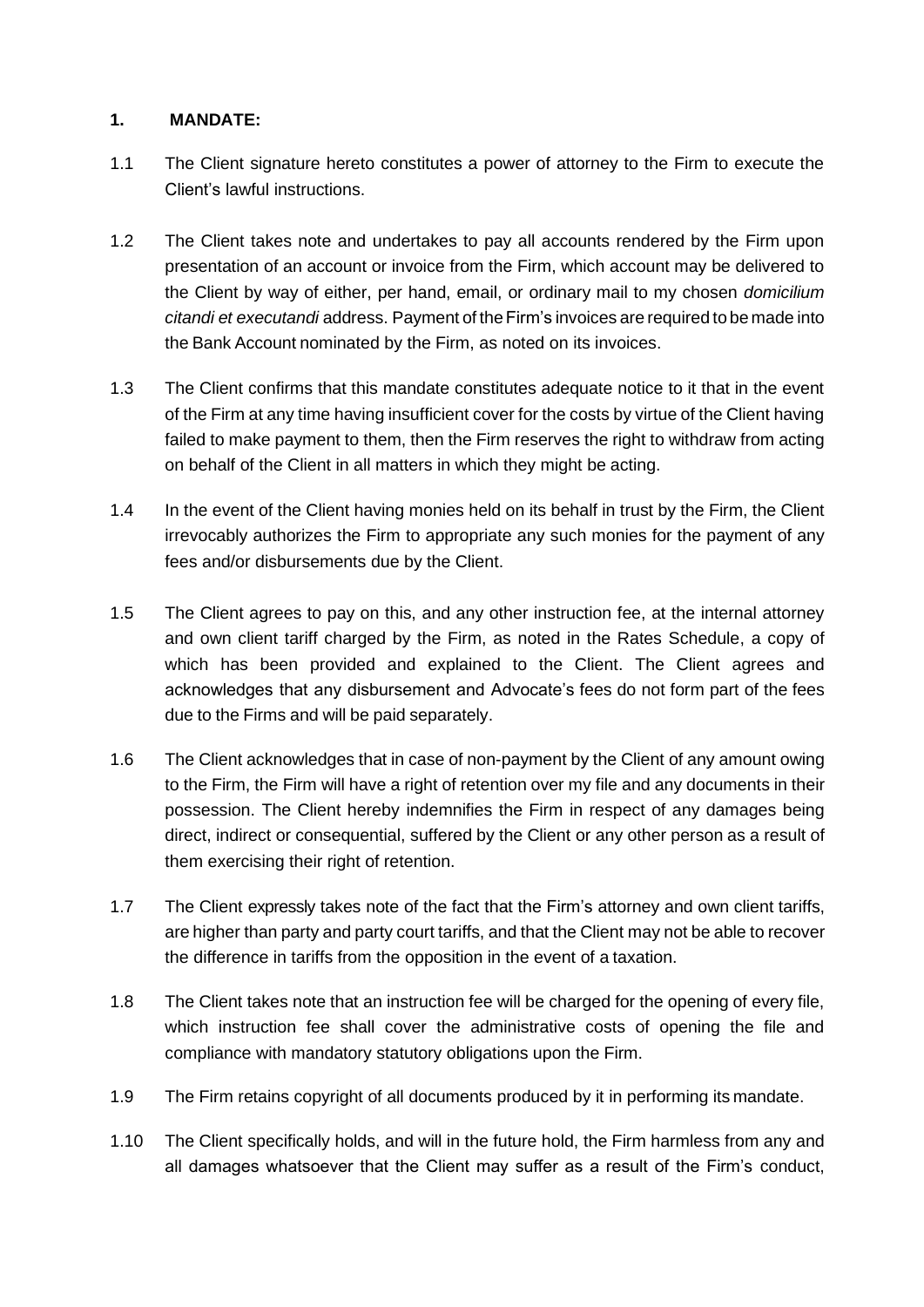actions, negligence and/or any acts related thereto acting in their capacity in terms of this mandate.

- 1.11 The Client agrees to and hereby indemnifies the Firm in full, against any claims, liabilities, costs and expenses (including without limitation correspondent's fees, advocate fees, costs consultant's fees) paid or incurred by the Firm on the Client's behalf at any time and in any way arising out of the services in connection with this or any matter the Firm may attend to on the Client behalf.
- 1.12 Any estimate regarding costs is a variable estimate based on the facts presented by the Client and not a quotation or agreed fee. The Firm cannot be held to the aforesaid estimate by the Client should the costs exceed same due to the complexity and scope of the matter and/or any related factors thereto.
- 1.13 The Client understands that it is of the utmost importance and in the Clients best interests that the Client is completely open and honest with the Firm regarding the matter. It is furthermore equally important that the Client provides the Firm with clear and concise instructions (preferably in writing) timeously. Should the Client fail to furnish the Firm with instructions after being requested to do so, the Firm shall be entitled to withdraw as attorneys of record and terminate this Mandate.
- 1.14 The Firm may further withdraw as attorneys of record or terminate this Mandate for good cause by giving Client written notice at the last known email or physical address, inter alia, in the event that:
	- 1.14.1 if the Client fails to pay any account, bill of costs or fees or disbursements / deposit timeously in terms of the Mandate; or
	- 1.14.2 if the Client fails to promptly supply any information or instructions needed by the Firm in order to act on The Client's behalf or if the Clint fails to advise the Firm immediately of any relevant change in circumstances; or
	- 1.14.3 if the Firm determines, in their sole discretion, that they are not in a position properly to perform the Mandate given by the Client;
	- 1.14.4 if the Client fails to furnish the Firm with instructions after having been requested to do so, in writing; or
	- 1.14.5 the Firm considers, at their sole discretion, that any part of the conduct required to be undertaken by them is inappropriate.
- 1.15 Any out-of-scope work, which arises during the performance of your assignment, will be communicated with the Client immediately. The Client acknowledges that the rates applicable to such out-of-scope work would be those contained in the Rates Schedule.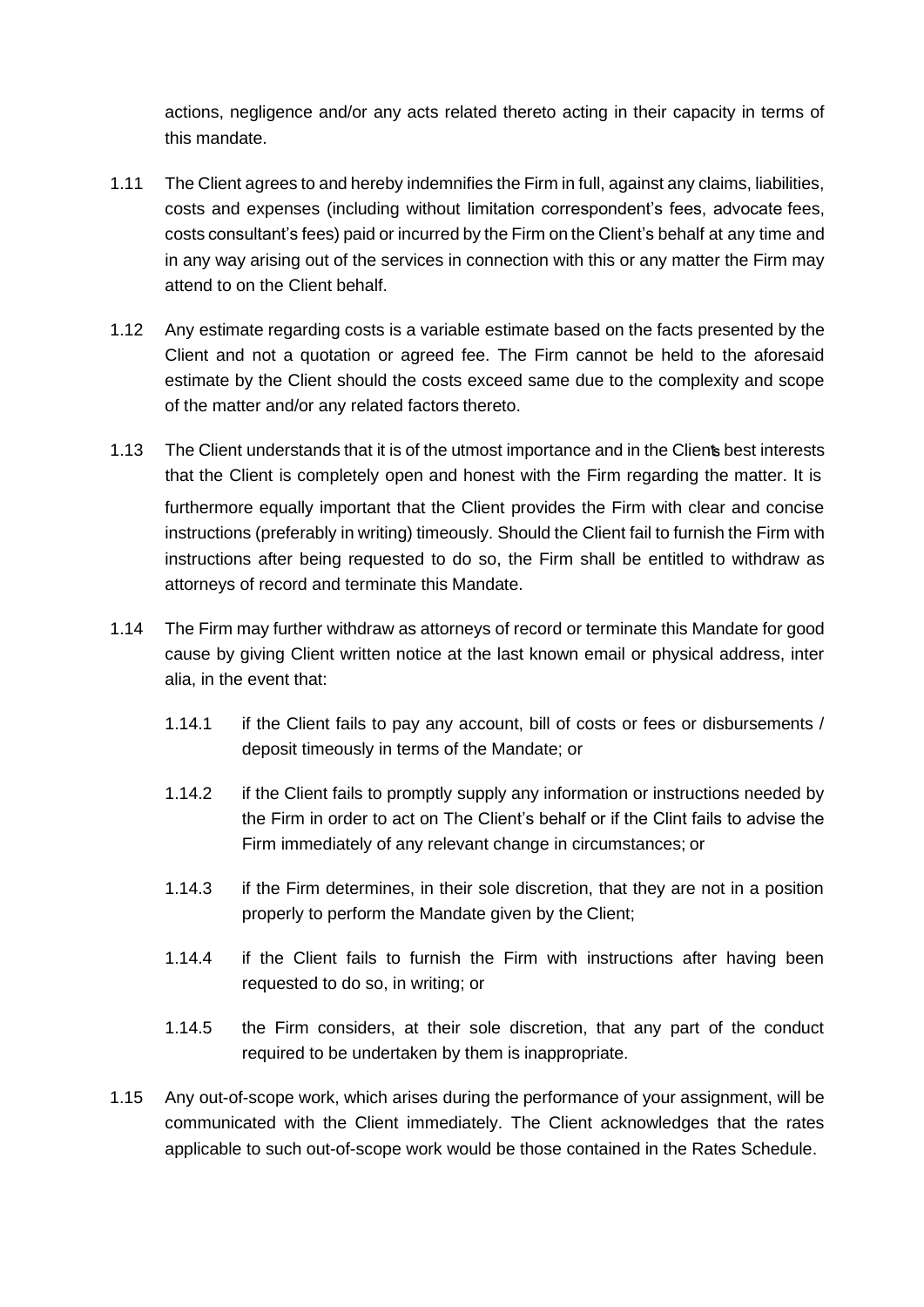- 1.16 The Client hereby acknowledges and understands that the Firm, the Directors, legal professionals, members with similar status or employees of the Firm shall not be liable in any capacity whatsoever for any act or omission of any such third party advisor.
- 1.17 **Please note:** The Directors, professionals with similar status, members, directors, consultants or employees of the Firm shall **not be liable in their personal capacity** for any claim whatsoever arising directly or indirectly in connection with this Mandate and all such claims shall be enforceable only by the Client against the Firm and may be satisfied only from the assets of the Firm **(and not from the personal estates of the persons referred to herein)**.
- 1.18 The Firm will always honour its duty of confidentiality to the Client and protect the Client's information. Without detracting from the Firm's duty of confidentiality to the Client, and this Mandate confirms the mutual agreement, that for so long as the Firm acts in accordance with ethical requirements, the Firm may without the Client's consent act for other persons or entities whose interests are adverse to the Client or its affiliates in matters not substantially related to the Firm's engagement by the Client. The adversity may be in litigation, legislative or regulatory matters, or in transactions or otherwise, all regardless of type, importance or severity of the matter.
- 1.19 The Firm agrees, however, that it will not act adversely to the Client in any instance where, as the result of its representation to the Client, the Firm has obtained sensitive, proprietary or other confidential information of a non-public nature that, if known to any such other client of the Fir, could be used in a matter in which the Firm is retained by its client to the Client's or its affiliates' material disadvantage, unless the Firm screen their lawyers and paralegals, who have such information from any involvement in the adverse representation.
- 1.20 The Client also understands that the Firm may obtain confidential information form other clients that might be of interest to the Client, but which the Firm cannot share with the Client.
- 1.21 Payment of the Firm's invoices are required to be made into the Bank Account nominated by the Firm, as noted on its invoices.
- 1.22 The Client hereby acknowledges and understands that the Firm will not change its banking details via email and that in the event that the Client receives an email on the Firm's letterhead or not, advising the Client to use alternative banking details, the Client will ignore such a request and immediately inform the Firm of same.
- 1.23 The Client acknowledges that the Firm is an Accountable Institution, as defined under the Financial Intelligence Centre Act, 38 of 2001 ("**FICA**"), which places a number of obligations on the firm including the duty to identify and verify the Client and the duty to keep records of all dealings with the Client for at least 5 (five) years after the termination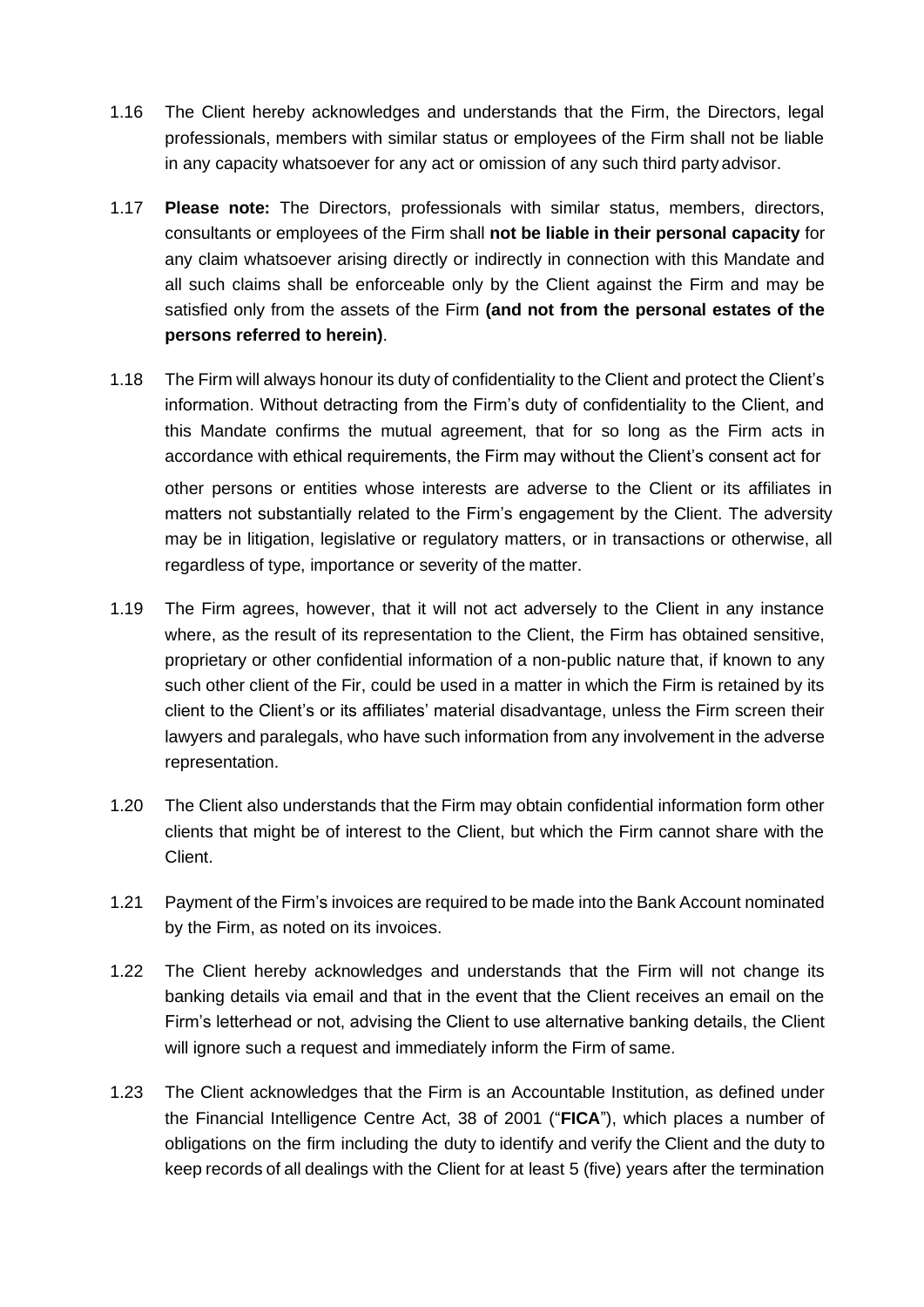of the business relationship between the Firm and the Client and/or conclusion of the transaction in question.

- 1.24 A request for documentation under FICA will be sent to the Client, together with the necessary FICA forms, which are to be completed (and documentation supplied) and returned to the Firm.
- 1.25 In terms of the Protection of Personal Information Act, 4 of 2013 ("**POPI**"), the Firm is regarded as a Responsible Party, in that it collects and processes the Client's Personal Information, including Special Personal Information.
- 1.26 The Client confirms that this is required in order to conclude and perform services under the Mandate, as well as is required in terms of FICA, both constituting lawful justifications for the processing of such Personal Information under the provisions of POPI.
- 1.27 The Firm's Privacy Policy is available on request and the Client may request a copy of such from the Firm at any time.

## **2. SURETYSHIP (IF CLIENT IS A COMPANY / ENTITY)**

- 2.1 I, 1, 2.1 I, 2.1 I, 2.1 I, 2.1 I, 2.1 I, 2.1 I, 2.1 I, 2.1 I, 2.1 I, 2.1 I, 2.1 I, 2.1 I, 2.1 I, 2.1 I, 2.1 I, 2.1 I, 2.1 I, 2.1 I, 2.1 I, 2.1 I, 2.1 I, 2.1 I, 2.1 I, 2.1 I, 2.1 I, 2.1 I, 2.1 I, 2.1 I, 2.1 I, 2.1 I, 2. and being employed as **by the Client, and** being the signatory of this document, bind myself jointly and in solidum as surety and coprincipal debtor in favour of the Firm for the due and punctual performance by the Client of each and every obligation from whatsoever cause arising, including in particular the payment of fees and disbursements due to the Firm, and shall be under renunciation of the benefits of excussion and division.
- 2.2 This suretyship and guarantee shall be a continuing suretyship and guarantee, which may only be cancelled by the agreement between the Client and the Firm provided that all sums then owing by the Client to the Firm have been paid in full and provided further that the Firm accepts to such cancellation in writing.
- 2.3 Notwithstanding that this clause contemplates more than one surety, there shall be a separate suretyship by each person who signs as surety, and should a co-surety not be liable at all or in full for whatever reason, the other sureties shall nevertheless be liable in full. Any two or more persons liable to the Firm under these terms shall be jointly and severally liable.